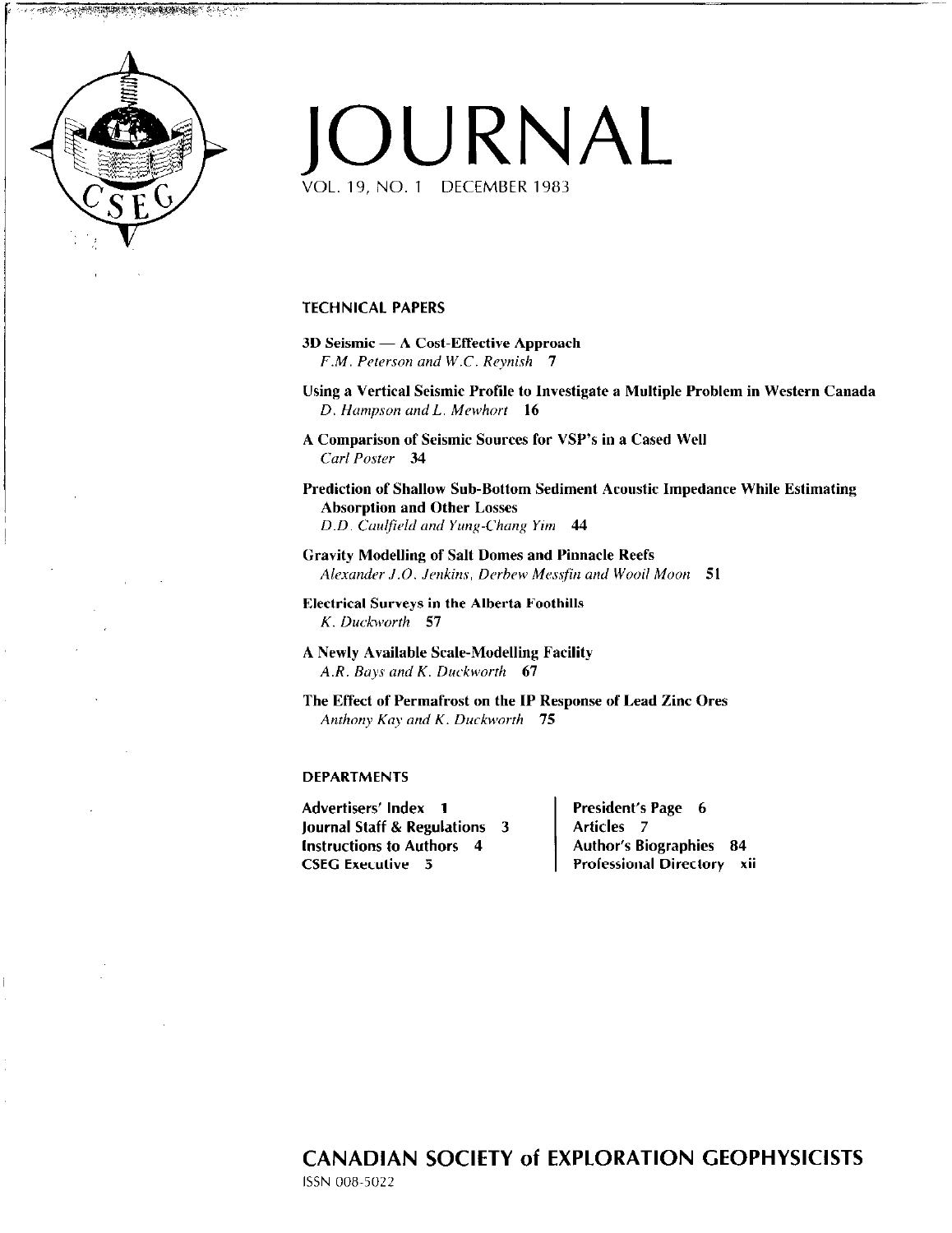### **ADVERTISERS' INDEX**

| XV    |  |  |
|-------|--|--|
| viii  |  |  |
| xiv   |  |  |
| iv    |  |  |
| vi    |  |  |
| xiii  |  |  |
| xi    |  |  |
|       |  |  |
| xix   |  |  |
| XV    |  |  |
|       |  |  |
| vii   |  |  |
| vii   |  |  |
| xviii |  |  |
|       |  |  |

والمراجع والرواد المسترد المعهد سنستعملهم للتساويل المتعرف السوفر والرادان والرادي

 $\sim$   $\sim$ 

| v  |                                           | xii          |
|----|-------------------------------------------|--------------|
| ij |                                           | $\mathbf{v}$ |
| v  |                                           | i            |
| v  |                                           | xvii         |
| À  |                                           | XV           |
| ii |                                           | vii          |
| ά  | Seismograph Service Corporation of Canada | ii-iii       |
| :r |                                           | xiii         |
| x  | Teknica Resources Development Ltd.        | xvi          |
| v  |                                           | X            |
| ٠r |                                           |              |
| ü  |                                           | xix.         |
| ii | Western Geophysical of Canada, Ltd.       | ix           |
| ίi |                                           | xix          |

المنافعة المعاونة الشرار الشرور المواطنة المتعاونة والمتواطن والمسترداري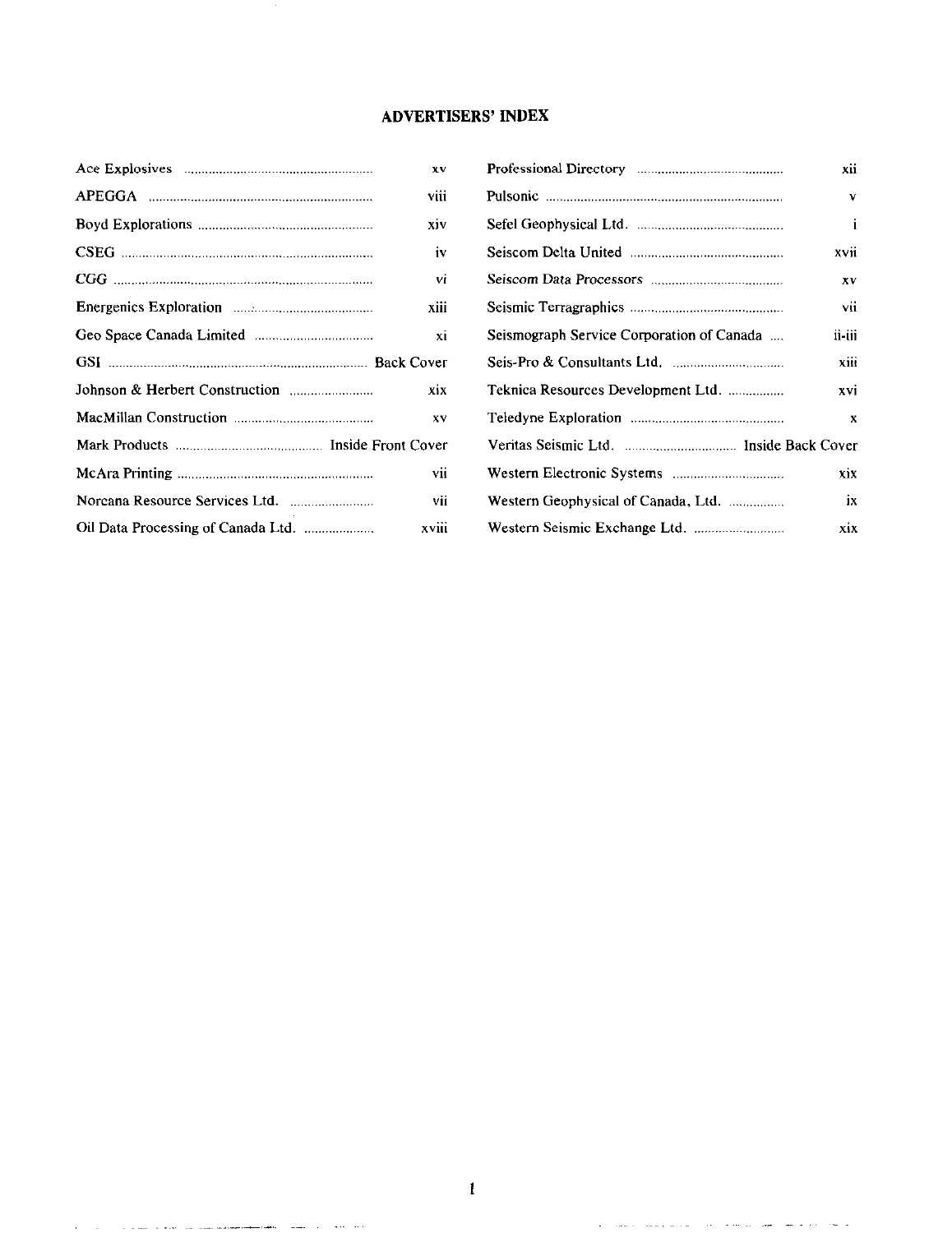

J.H. Justice

T.L. Dayis

80401

Chair in Exploration Geophysics

The University of Calgary

2500 University Drive N.W.

Calgary, Alberta T2N 1N4

Colorado School of Mines

Dept. of Geophysics

Golden, Colorado

J.C. den Boer

P.O. Box 800

T<sub>2</sub>P 2J7

Mobil Oil Canada

Calgary, Alberta

## **JOURNAL OF THE CANADIAN SOCIETY OF EXPLORATION GEOPHYSICISTS**

**VOL. 19, No. 1** December 1983

**EDITOR** DANIEL HAMPSON, VERITAS SEISMIC LTD., 615-3RD AVENUE S.W., CALGARY, ALBERTA T2P 0G6

**BUSINESS EDITOR** DOUG HOPKINS, VERITAS SEISMIC LTD., 615-3RD AVENUE S.W., CALGARY, ALBERTA T2P 0G6

> PRODUCTION EDITOR J.B. GREIG, #406, 1334-14th AVENUE S.W., CALGARY, ALBERTA T3C 0W3

#### **ASSOCIATE EDITORS**

E.R. Deutsch Dept. of Physics Memorial Univ. of Newfoundland St. John's, Newfoundland A1B 3X7

E.R. Kanasewich Dept. of Physics Univ. of Alberta Edmonton, Alberta T6G 2J1

R.F. Mereu Dept. of Geophysics Univ. of Western Ontario London, Ontario **N6A 5B7** 

D. Rankin Dept. of Physics Univ. of Alberta Edmonton, Alberta T6G 2J1

T.J. Ulrych Dept. of Geophysics Univ. of British Columbia Vancouver, B.C. **V6T 1W5** 

**A. Easton Wren** Petrel Consultants Ltd. Suite 565, 800 - 6th Avenue S.W. Calgary, Alberta T<sub>2</sub>P 3G<sub>3</sub>

Manuscripts of papers for publication in the Journal should be sent, in triplicate, directly to the Editor. Papers received by the Editor will be deemed property of the C.S.E.G., unless the release of the paper is granted in writing by the Editor.

Instructions for preparation of the manuscript may be found in "Instructions to Authors" on page 4.

Short Notes and discussions of the papers published in the Journal are welcome.

Responsibilities for all statements and scientific opinions made in the papers lie with their authors.

Only unpublished material should be submitted for publication. The authors are responsible for clearing their papers for publication in the C.S.E.G. Journal from any Society or Journal which may have prior publication rights to the manuscripts.

Reprints can be supplied at cost if ordered prior to publication.

Subscription to the Journal is included in the membership dues. Non-members and organizations should direct their enquiries to the Secretary, C.S.E.G.

Advertisements are welcome. Rates may be obtained by writing to the Business Editor, C.S.E.G. Journal.

Previous Issues of the Journal are still available. For prices contact the editor.

Claims for non-receipt of Journal should be made within three months of publication.

Published by the Canadian Society of Exploration Geophysicists 229, 640 - 5 Avenue S.W. Calgary, Alberta T2P 3G4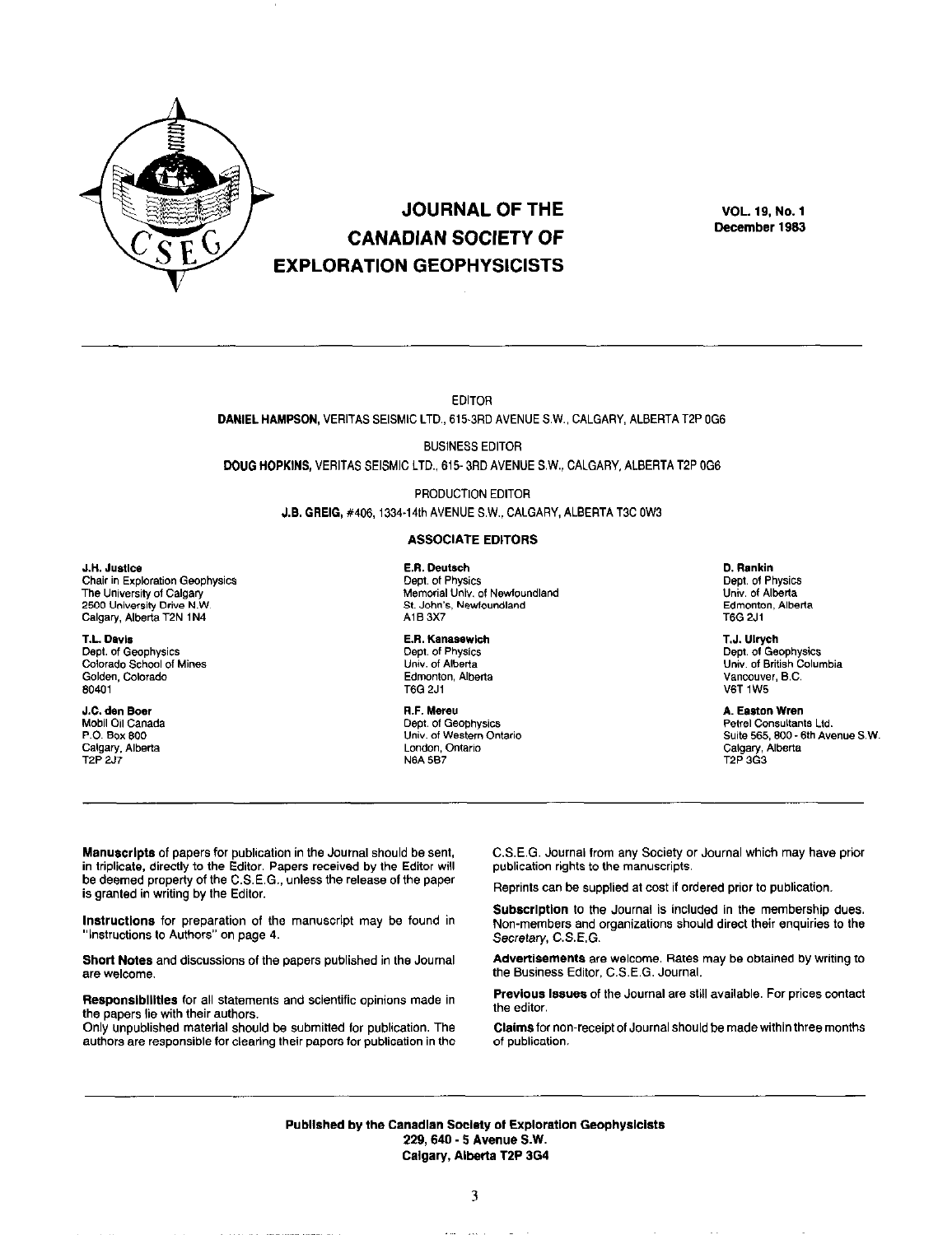### INSTRUCTlONS TO AUTHORS

#### 1. Submission of manuscript

Submit an original and two copies of each manuscript, complete with illustrations, list of references, and list of figure captions to the Editor. You will find the address on the masthead of this issue.

Technical papers require an abstract; short notes do not.

Manuscripts should be typed, double-spaced on 21.6 x 28 cm paper.

- 2. Organization of manuscript
	- a) Title, followed by the names, affiliations and full addresses of all the authors. Make the tile of your paper as brief as possible. The first word should be a significant one, suitable for bothclassifyingand indexing the paper. If your paper was given orally at a meeting, include a footnote specifying the name of the organization that held the meeting, where held, and the date of presentation.
	- Abstract. An abstract is not an introduction or a list of contents, but is rather a summary of the essential qualities of the paper. Every technical paper must be accompanied by an abstract of approximately 200 to 300 words.
	- C) Headings. Normally three levels of headings should be used. First-order headings are centred and capitalized; second-order headings are capitalized at the left-hand margin; third-order headings are underlined or italicized at the left-hand margin.
	- d) Illustrations should normally be black-and-whit line drawings or half-tones. All illustrations should be compatible with a 21.6 x 28 cm page size, two-column format; i.e., figures will be reproduced either 9 cm (half-column) or 18 cm (full-column) in width in vertical format, or 23 cm wide in horizontal format.

 $-$  Figures should be drafted at approximately twice the published size. Photographs should be glossy prints. or in PMT or KP5 format.

 $-$  All figures must be clearly marked on the back with the figure number and author's surname.

- Captions should be provided on a separate page of the manuscript; they should not be lettered on the original of the illustration, nor

should the title be designed within the frame of the illustration. Colour illustrations may be used if deemed by the editor to be essential to the paper. Authors will be responsible for additional costs resulting from the use of colour.

- Foldouts should be avoided unless absolutely necessary. Cross sections should be designed to fit on facing pages.

- Original materials will not be returned to authors unless specifically requested at the time of submission.

- Tables, formulae and equations can be difficult to type-set and proof-read. They should be submitted in a form suitable for direct reproduction.

- e) References. Authors are responsible for citing and listing references correctly. Only references cited in the text should be listed under the heading REFERENCES. References not cited in the text should be grouped separately under the heading REFERENCES FOR GENERAL READING. For further details on the format of references see Geophysics' "Instructions to Authors" (1982, Geophysics, v. 47, p. 1608-1610).
- Measurements should be in Sl units. Imperial unit 3. equivalents may be given in parentheses, but this is not obligatory.
- Authors are strongly advised to have their manuscript critically read by at least one reader familiar with the subject matter before it is submitted. All manuscripts submitted are subject to a standard peer review process.
- The copyright of accepted and published material is  $5.$ reserved by the Canadian Society of Exploration Geophysicists.
- Page proofs will be forwarded to authors with a return date specified and with an order form for separates if they are desired. If there is more than one author, it must be clearly indicated to whom the proofs are to be sent. Authors may order separates in any quantity and will be hilled for them at cost. At the discretion of the Editor, minor changes (as opposed to corrections) may be accommodated at page-proof stage. Major revisions at this or at a later stage will be charged to the author.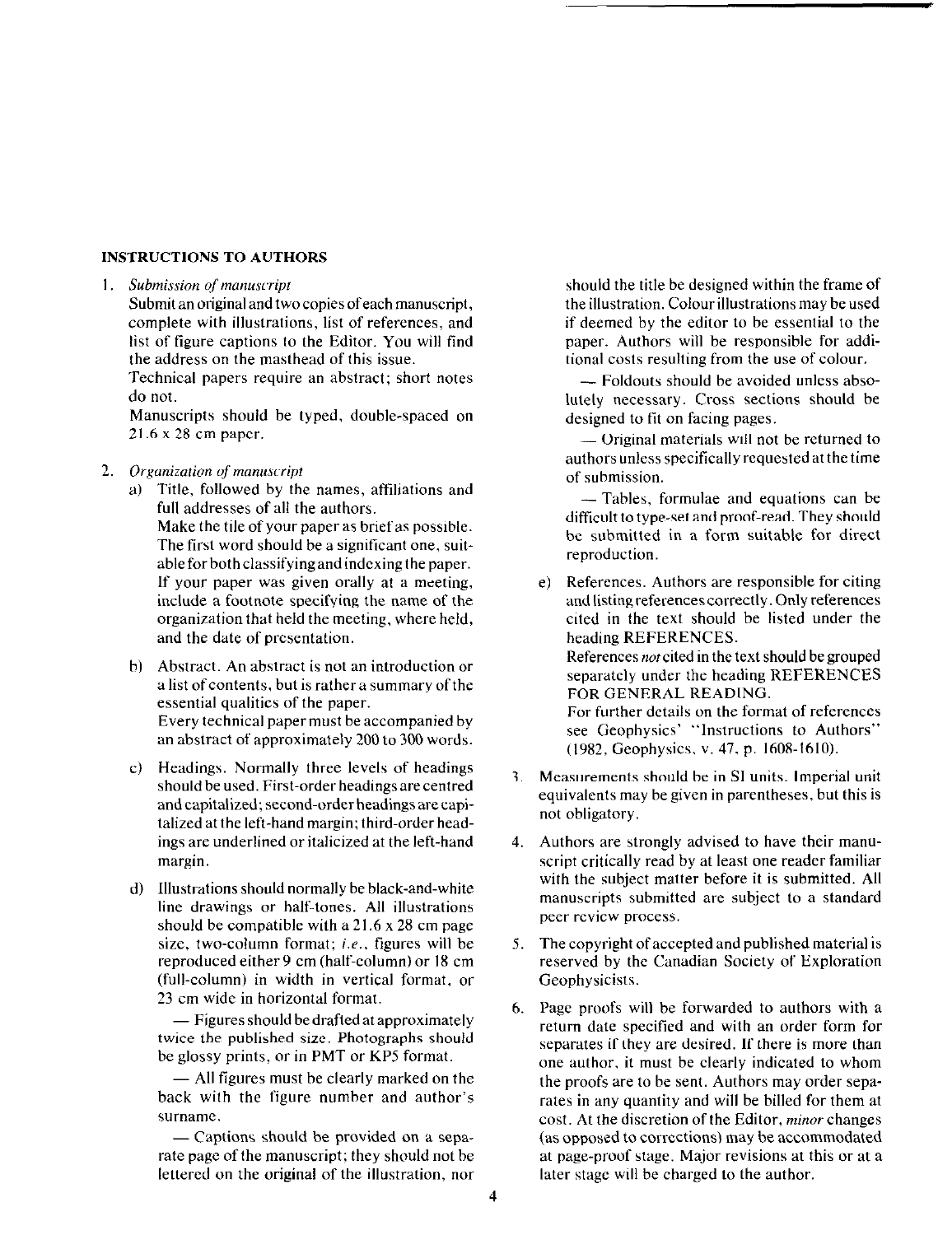## CANADIAN SOCIETY OF EXPLORATION GEOPHYSICISTS

## EXECUTIVE COMMITTEE FOR YEAR ENDING FEBRUARY 1984

President: A.A. (Valerie) Nielsen

First Vice-President: Jim R. Hume

Second Vice-President: John D. Boyd

Secretary: C. Robert Grigg

Treasurer: Cecil Keeping

الأردون والأراد والمستهينين وهضا وواويته

وستستشر وستراديا أرادا المرادي المداوية العارفان

Business Manager: Al Weiler

Journal Editor: Daniel Hampson

Recorder Editor: Brian Link

5